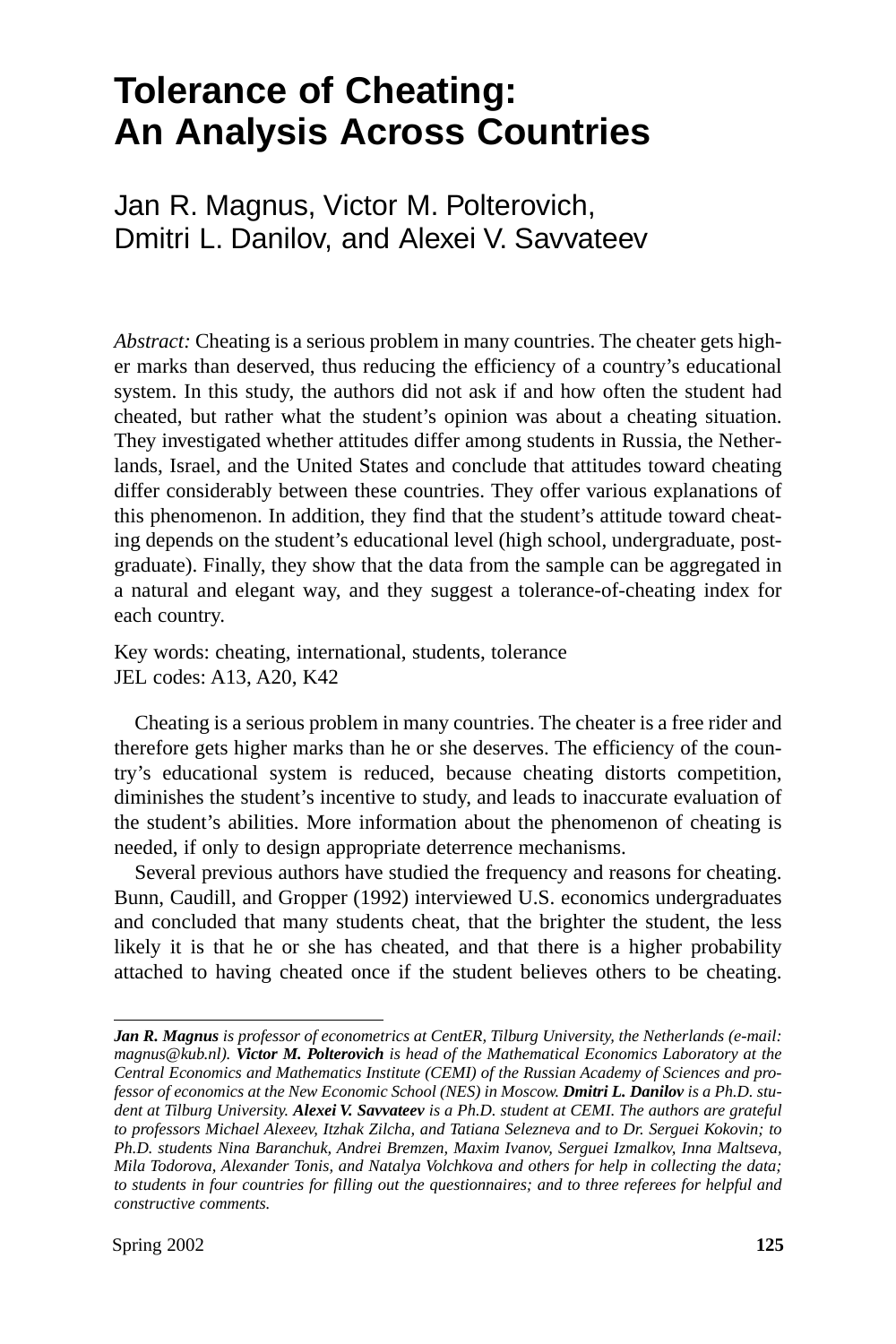Whereas Bunn et al. covered only the cheating-once case, Mixon (1996) was interested in habitual cheating. His main conclusion was that the determinants of habitual cheating are much the same as those that relate to having cheated once. Both Bunn, Caudill, and Gropper (1992) and Mixon (1996) stressed the analogy between cheating and crime (especially theft).

Kerkvliet (1994), also using U.S. data, concluded that about one-third of students had cheated on at least one occasion. Nowell and Laufer (1997) found that nontenure track faculty, large classes, poor performance in the class, and being employed all lead to more cheating. Kadane (1999) assessed whether data over 11 examinations supported an accusation of copying multiple-choice answers. Finally, Kerkvliet and Sigmund (1999) explored the determinants of source-specific cheating behavior, including student characteristics and deterrent measures. They concluded that large alcohol consumption and low grade point average (GPA) increase the probability of cheating. Interestingly, they found that the further along a student was in his or her academic career, the more likely he or she was to cheat. The most striking result was the difference in student cheating between students who were taught by teaching assistants and those taught by faculty; students taught by teaching assistants were 32 percent more likely to cheat than students taught by faculty.

Our study was different from those cited in several respects. We did not ask if and how often the student had cheated but rather what the student's opinion was about a cheating situation. Thus, we tried to analyze the student's attitude toward cheating. All previous studies—with the exception of Davis, Noble, Zak, and Dreyer (1994)—have been devoted to only one country. In contrast, we attempted to compare attitudes across countries. The results of our survey and subsequent statistical analysis for the United States, the Netherlands, Israel, and Russia showed that attitudes toward cheating differed considerably across those countries. We offer three possible explanations of this phenomenon: cultural factors, design of the educational system, and the possible occurrence of multiple equilibria.

In addition, we found that the student's attitude toward cheating depended on the student's educational level (high school, undergraduate, postgraduate). Finally, we show that the data from the sample can be aggregated in a natural and elegant way, and we suggest a tolerance-of-cheating index for each country.

#### **EXPERIMENTAL DESIGN AND SUMMARY OF THE DATA**

In 1997, we conducted a small survey in four countries at three different levels of education. Our design was very simple. We asked each respondent to consider the following situation: Student *C* reports to the departmental office that student *A*, while taking an exam, copied answers from student *B*'s paper with the consent of student *B*. The questionnaire then asked the respondent to characterize his or her attitude toward each of *A, B,* and *C* on a 5-point scale: *strongly negative*  $(-2)$ , *negative*  $(-1)$ , *neutral*  $(0)$ , *positive*  $(+1)$ , or *strongly positive*  $(+2)$ . Thus, each respondent in our sample provided three answers. Of course, all answers were anonymous. Because the questions were simple and quick to answer, the response rate was close to 100 percent.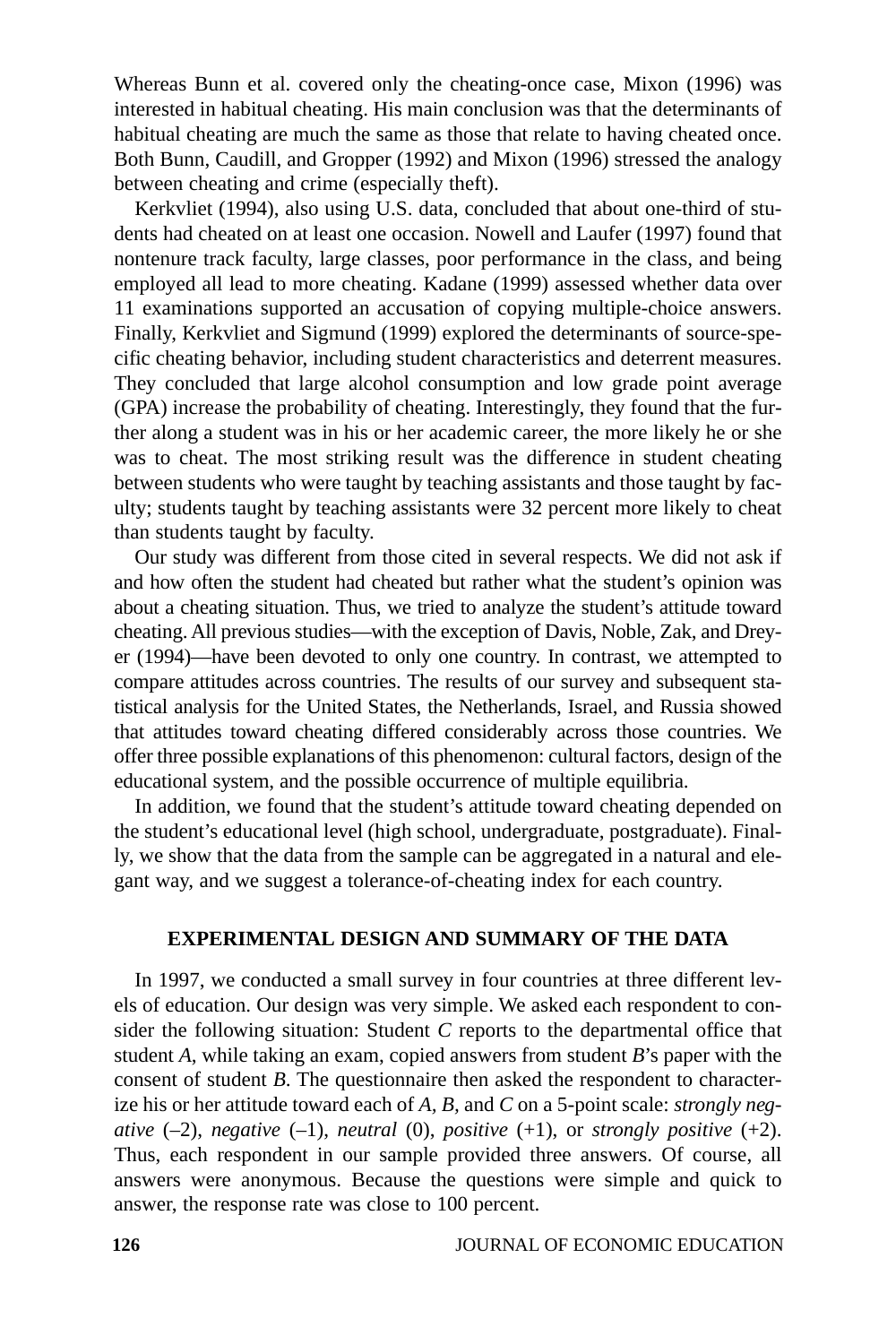Our sample contained 885 students from four countries: 92 high school students, 554 university undergraduates (mostly from economics departments), and 239 economics postgraduates. The majority of the interviewed students was from Russia, 322 from Moscow, and 184 from provincial Russia (Ekaterinburg, Pervouralsk, Voronezh, and Novosibirsk). In the United States, we interviewed 112 students, in the Netherlands, 247. We also had a small sample from Israel consisting of one class of 20 undergraduates.

We kept the students from Moscow and provincial Russia separate because there was no *a priori* reason to believe that the behavior in the capital and the province would be the same. For the purposes of our study, we considered provincial Russia as a fifth country. (We checked that the responses from the students in the cities outside Moscow were sufficiently homogeneous to be aggregated.) We thus considered five countries (Moscow, provincial Russia, Israel, the Netherlands, the United States) and three educational levels (high school, undergraduate, postgraduate). For each of the 15 possible combinations of five countries and three educational levels, we could calculate the average attitude toward students *A, B,* and *C* in our sample. Because three cells were empty, we provide 12 sets of cell averages and all totals, together with the number of observations (*N*) in each cell in Table 1.

| Country              |                         | High school | Undergraduate | Postgraduate | Total   |
|----------------------|-------------------------|-------------|---------------|--------------|---------|
| Russia               | A                       | $-0.18$     | $-0.02$       | $-0.43$      | $-0.24$ |
| (Moscow)             | B                       | 0.78        | 0.85          | 0.19         | 0.52    |
|                      | $\mathcal{C}_{0}^{(n)}$ | $-1.88$     | $-1.78$       | $-1.76$      | $-1.78$ |
|                      | N                       | 40          | 124           | 158          | 322     |
| Russia               | $\boldsymbol{A}$        | $-0.45$     | $-0.08$       | 0.00         | $-0.14$ |
| (Province)           | B                       | 0.33        | 0.65          | 0.43         | 0.58    |
|                      | $\mathcal{C}_{0}^{(n)}$ | $-1.27$     | $-1.72$       | $-1.57$      | $-1.64$ |
|                      | N                       | 33          | 144           | 7            | 184     |
| Israel               | A                       |             | $-0.50$       |              | $-0.50$ |
|                      | B                       |             | 0.25          |              | 0.25    |
|                      | $\mathcal{C}_{0}^{(n)}$ |             | $-1.15$       |              | $-1.15$ |
|                      | N                       | $\Omega$    | 20            | $\Omega$     | 20      |
| Netherlands          | $\boldsymbol{A}$        | $-0.16$     | $-0.78$       | $-1.37$      | $-0.83$ |
|                      | B                       | 0.63        | $-0.06$       | $-0.32$      | $-0.05$ |
|                      | $\mathcal{C}_{0}^{(n)}$ | $-1.53$     | $-1.52$       | $-0.51$      | $-1.36$ |
|                      | $\boldsymbol{N}$        | 19          | 187           | 41           | 247     |
| <b>United States</b> | A                       |             | $-1.27$       | $-1.55$      | $-1.35$ |
|                      | B                       |             | $-0.87$       | $-0.88$      | $-0.88$ |
|                      | $\mathcal{C}_{0}^{0}$   |             | $-0.34$       | $-0.03$      | $-0.25$ |
|                      | N                       | $\theta$    | 79            | 33           | 112     |
| Total                | A                       | $-0.27$     | $-0.48$       | $-0.73$      | $-0.53$ |
|                      | B                       | 0.59        | 0.22          | $-0.04$      | 0.19    |
|                      | $\mathcal{C}_{0}^{(n)}$ | $-1.59$     | $-1.45$       | $-1.30$      | $-1.42$ |
|                      | N                       | 92          | 554           | 239          | 885     |

**TABLE 1 Data Summary Statistics**

*Note: A* is the student who cheated; *B* is the student who allowed *A* to copy his or her answers; *C* is the student who reported the cheating; and *N* is the number of observations.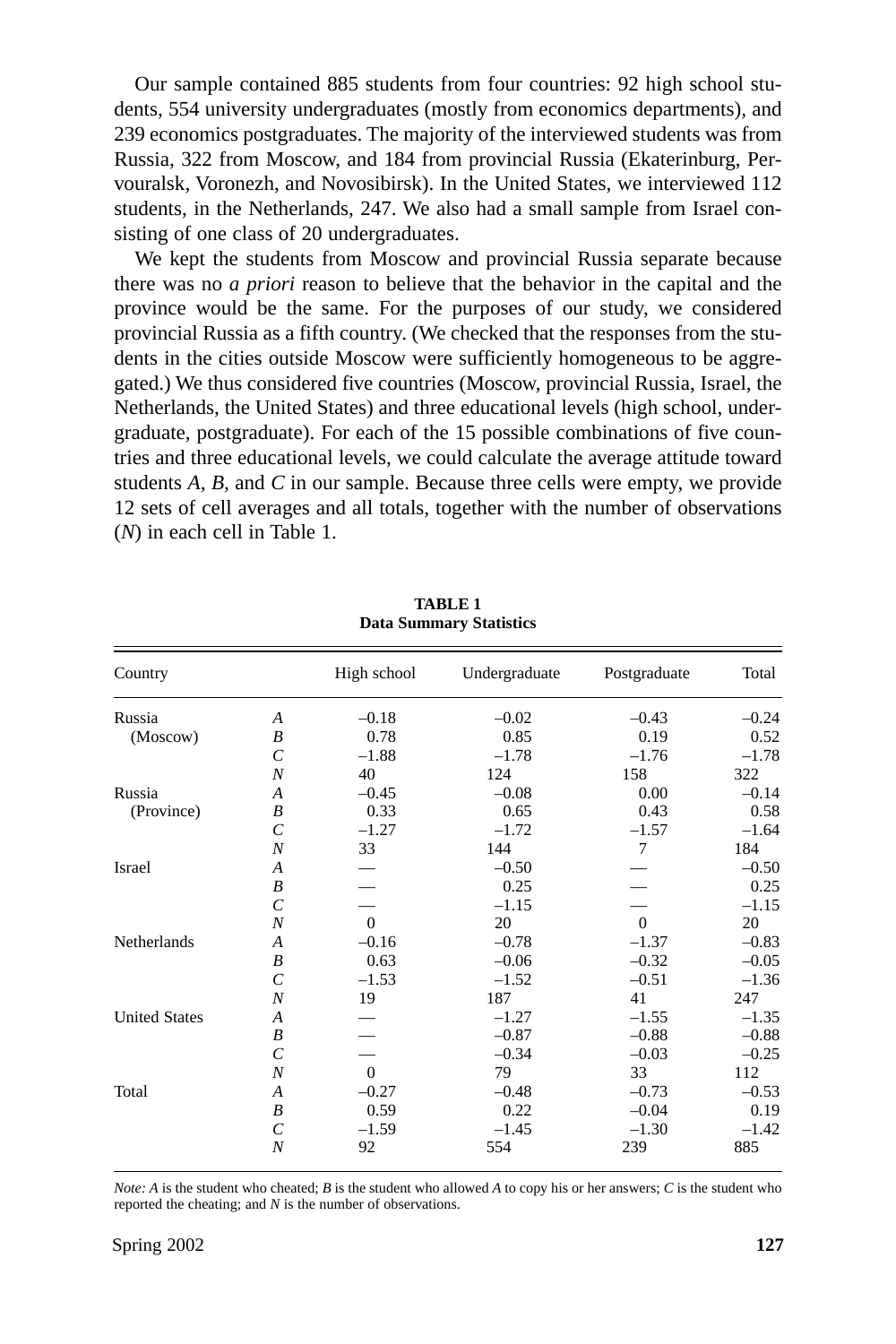Even without model or statistical analysis, these data summaries provided two preliminary conclusions. First, all Russian students hated informers  $(C = -1.73)$ , on average). The Russian saying: "First whip to the informer" appeared to prevail. Students from Israel and the Netherlands were not keen on informers either, but in the United States, students seemed to have a different attitude  $(C = -0.25)$ . Second, in each country, except provincial Russia, high school students were less tolerant of the informer *C* than undergraduate students who, in turn, were less tolerant than postgraduates. One would, therefore, expect that the higher the level of education, the less tolerant students were of *A*, the person who cheated. This was indeed the case in the United States and the Netherlands but not in Russia. Hence, we needed to allow for the possibility that the dependence on educational level is different in Russia than in the other countries.

#### **DIFFERENCES IN ATTITUDES TOWARD CHEATING**

We had five countries in our sample, and we used five dummy variables,  $x_1$ ,  $\ldots$ ,  $x_5$ , one for each country. For example,  $x_1 = 1$ , if the respondent came from Moscow and zero otherwise. In addition, we had three educational levels, so we added two (not three) further dummy variables,  $x_6$  and  $x_7$ . The dummy  $x_6 = 1$ , if the respondent was an undergraduate and zero otherwise, and  $x_7 = 1$ , if the respondent was a postgraduate and zero otherwise. Adding another dummy for high school students would have led to an identification problem. To the seven main effects dummies, we added one interaction dummy  $x<sub>8</sub>$ , which took the value 1, if the student was a high school student from provincial Russia. This dummy allowed for the possibly different dependence on educational level in Russia than in other countries.

Each respondent  $i$  ( $i = 1, \ldots N$ ) produced three answers, his or her attitude to *A, B,* and *C,* respectively. We let *yi* denote the answer to the first question (*A*) on a 5-point scale  $(-2, -1, 0, 1, 2)$ . Because we had five ordered categories, we formulated a simple ordered-response model to analyze the data (see Maddaia 1983, section 2.13): In the ordered-response model, we defined a latent variable *y\** such that

$$
y_i^* = x_i' \beta + \varepsilon_i, \qquad i = 1, \ldots, N,
$$

where  $x_i$  was an  $8 \times 1$  vector of the dummy variables defined above, and  $\beta$  was an  $8 \times 1$  vector of parameters to be estimated. The errors  $\varepsilon$ <sub>*i*</sub> were assumed independent and identically distributed as  $N(0, \sigma^2)$ .<sup>2</sup> We did not observe  $y^*$ , but rather *y*, which took on five discrete values according to the following rule:

$$
y_i = \begin{cases}\n-2 & \text{if } y_i^* \le \tau_0 \\
-1 & \text{if } \tau_0 < y_i^* \le \tau_1 \\
0 & \text{if } \tau_1 < y_i^* \le \tau_2 \\
1 & \text{if } \tau_2 < y_i^* \le \tau_3 \\
2 & \text{if } y_i^* > \tau_3\n\end{cases}
$$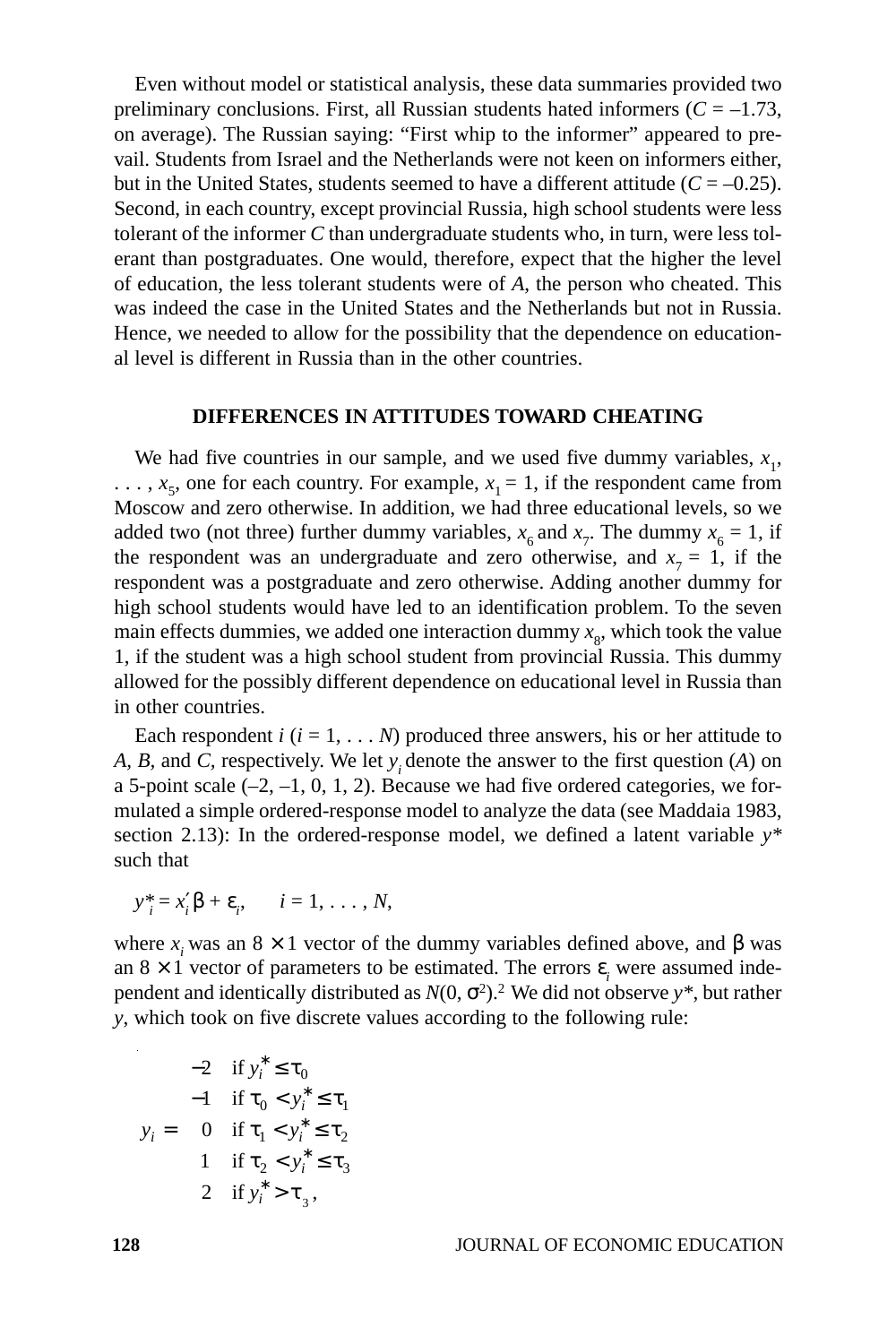where  $\tau_1$ ,  $\tau_2$ , and  $\tau_3$  denote the threshold parameters. For purposes of identification and without loss of generality, we set  $\tau_0 = 0$ . Even then, only the ratios  $\tau_1/\sigma$ and  $\beta/\sigma$  were identified. We followed the usual convention and normalized  $\sigma$  to equal 1. We then estimated the three equations separately by maximum likelihood. The resulting estimates and standard errors of the 11 parameters (8 βs and 3 τs) are presented in Table 2.

The estimated coefficients of an ordered probit model must be interpreted with care. The value of  $\hat{\beta}_k$  denoted the effect of a change in the *k*th dummy variable on the expectation of the latent variable *y*\* , and hence indirectly on the expectation of the observed *y*. For example, we saw that the higher the level of education, the more negative the student was toward *A* and *B*, and the more positive toward *C.* Also, Russian students were most positive (and U.S. students most negative) toward *A* and *B, w*hereas the attitude toward *C* was precisely the opposite, as compared to students in other countries.

A formal statistical analysis showed the following: First the significance of the 11 coefficients jointly was enormous:  $\chi^2(11)$  was above any reasonable level of rejection. Second, if we tried to pool data for Moscow and provincial Russia, while deleting the cross term  $x_8$ , that is, if we tested the joint hypothesis  $\beta_1 = \beta_2$ ,  $\beta_8 = 0$ , then this was firmly rejected (*p* value is .002). However, if we kept the cross-term, then Moscow and provincial Russia *could* be pooled (*p* = .12). We used this fact later in estimating a model with corruption (Table 5). Third, we

|                                          | $A^1$     | $B^1$     | C <sup>1</sup> |
|------------------------------------------|-----------|-----------|----------------|
| Russia (Moscow)                          | 2.0361    | 2.8854    | $-1.3136$      |
|                                          | (0.1616)  | (0.1722)  | (0.2043)       |
| Russia (Province)                        | 2.0673    | 2.8563    | $-0.9319$      |
|                                          | (0.1943)  | (0.2009)  | (0.2352)       |
| Israel                                   | 1.4095    | 2.3523    | $-0.0955$      |
|                                          | (0.2944)  | (0.2978)  | (0.3234)       |
| Netherlands                              | 1.0181    | 2.0223    | $-0.4955$      |
|                                          | (0.1637)  | (0.1729)  | (0.2075)       |
| <b>United States</b>                     | 0.3318    | 1.0690    | 0.5258         |
|                                          | (0.1907)  | (0.1881)  | (0.2325)       |
| Undergraduate                            | $-0.1735$ | $-0.3409$ | 0.1615         |
|                                          | (0.1587)  | (0.1554)  | (0.2103)       |
| Postgraduate                             | $-0.7483$ | $-0.8379$ | 0.5607         |
|                                          | (0.1642)  | (0.1601)  | (0.2146)       |
| Russia (Provincial) $\times$ high school | $-0.7888$ | $-0.7332$ | 0.7330         |
|                                          | (0.2664)  | (0.2591)  | (0.3122)       |
| $\tau_{1}$                               | 1.0668    | 0.9082    | 0.7816         |
|                                          | (0.0593)  | (0.0752)  | (0.0547)       |
| $\tau_{2}$                               | 2.9780    | 2.5007    | 1.3666         |
|                                          | (0.0935)  | (0.0935)  | (0.0797)       |
| $\tau_{3}$                               | 3.4733    | 3.3087    | 1.7724         |
|                                          | (0.1156)  | (0.1030)  | (0.1013)       |
| $\chi^2(11)$                             | 6,188     | 15,474    | 2,323          |
|                                          |           |           |                |

**TABLE 2 Parameter Estimates**

*Note:* Standard errors are in parentheses. See note to Table 1 for definitions of *A*, *B*, and *C*.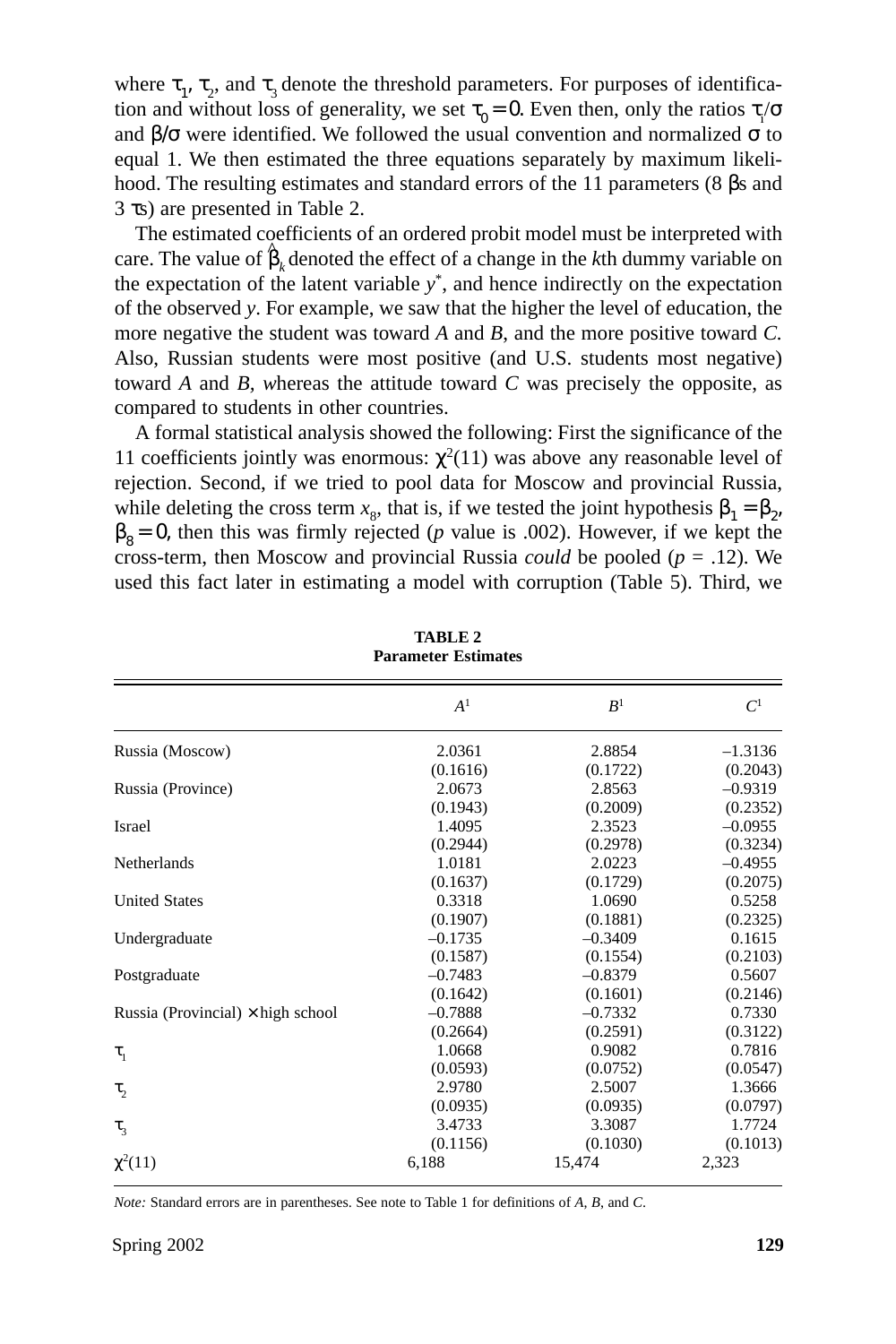could test parameter restrictions *across* equations. These tests showed that students of the same educational level in different countries had very different attitudes toward *A, B,* and *C*. However, students within one country appeared to have the same attitude toward *A* and *B*, independent of their educational level ( $p = .45$ ) for undergraduates and .70 for postgraduates). Students within one country obviously did not have the same attitude toward *A* and *C*; if anything they had the opposite attitude. If we tested  $A = -2C$  (and similarly  $B = -2C$ ) across educational levels, then we could not reject this hypothesis. This suggested that aggregation over educational levels may be possible, and that possibly a tolerance-ofcheating index might be constructed. We return to this issue later.

# **TENTATIVE EXPLANATIONS**

# **Cultural Effects**

First, collective and individualistic values differ between countries. In the United States and Russia, two cultural differences appear to relate directly to cheating. First, in the United States, in contrast to Russia, competition among students is seen as an important intrinsic value of the educational system, a value that affects interaction between students. Thus, cheating is condemned because it is considered an unfair instrument of competition. Second, the attitude to the law and to officials differ between the two countries. In the former USSR, the judicial system served as an instrument of the party, and a common view was that officials are enemies. This attitude existed toward policemen, civil servants, train conductors, and also toward teachers, and may explain the strong negative attitude toward informers among Russian students. It seems plausible that the same cultural factors influence other behavior such as tax evasion or corruption. If so, one may expect that cheating and corruption are closely correlated, and this would be of interest because perceived corruption is much more difficult to measure than perceived cheating.

### **Design of the Educational System**

One can argue against the cultural explanation by saying that many students in the United States, the Netherlands, and Israel are actually foreigners who come from many different cultures. Russian students in the United States probably do not cheat.<sup>3</sup> Thus, the difference in tolerance of cheating might not depend on culture (or not only on culture) but on the design of the educational system: the grading system, selection procedures, severity of punishment, number of students in classes, existence of study groups,<sup>4</sup> existence of code of honor, and so forth.<sup>5</sup>

Even if one could prove that young Russians do not cheat when studying in the United States, this would not refute a cultural theory. To understand why, one may use a game-theory approach that is widely applied in the theory of corruption (Tanzi 1997) and other types of deviant behavior. The approach follows Becker's (1968) economic analysis of the rationality of crime (relying on expected costs and benefits), where cheating is considered as a rational act where the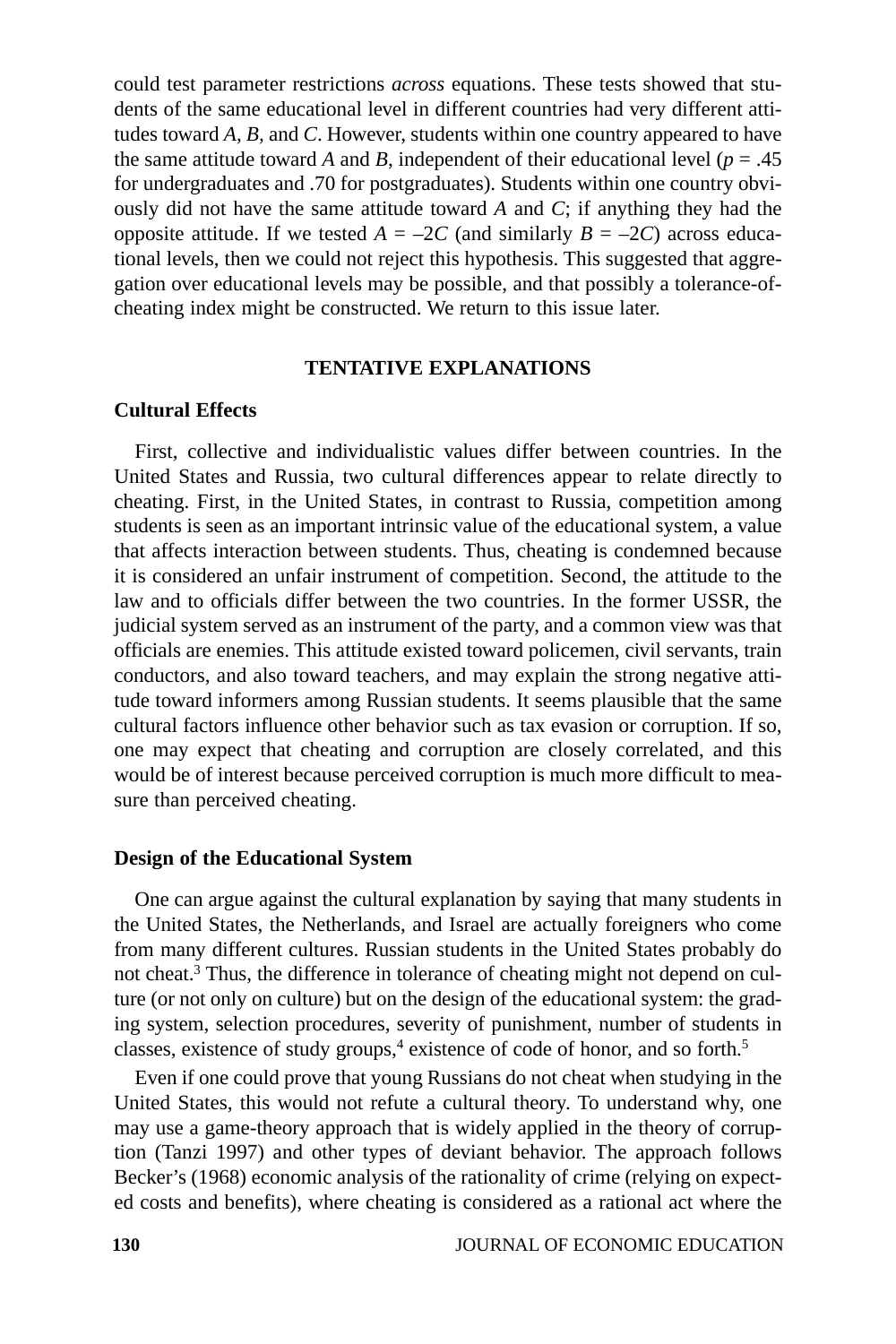student balances expected utility of higher grades against expected costs (severity of punishment, probability of getting caught, prevailing attitude toward cheating). If many students in a collective have negative attitudes toward cheating, then it is difficult to get help in cheating, and the probability is high that somebody will inform the teacher. Moreover, a cheater and his or her assistants, if detected, will get no sympathy from classmates, but informers are not condemned. Hence, the cost of cheating and assisting cheating is high, whereas the cost of informing about cheating is low.

# **Coordination Effect**

Cheating and the attitude toward cheating are interconnected and self-supporting. The larger the number of students in a collective that is cheating and tolerant toward cheating, the more often they cheat, the more tolerant they are, and the less costly it is for every student to cheat and to be tolerant toward cheating. This is the so-called *coordination effect*: the more consistently a norm is observed in society, the greater the costs incurred by an individual deviating from it. The coordination effect causes multiplicity of equilibria in socioeconomic systems (Arthur 1988; North 1997). Prevalence of cheating can be considered as a stable inefficient equilibrium, a lock-in or institutional trap (Polterovich 2000).

This analysis can be converted into a formal model with cheating and free-ofcheating equilibria. Cultural and organizational factors, as well as the history of the system, define which of two equilibria prevails. If the system is free of cheating, then the cheating costs are high, and a newcomer may find it more beneficial to observe the prevalent norm even if he or she is inclined to cheat. The influence of the educational level on cheating and on the attitude toward cheating is ambiguous. On the one hand, learning effects (development of cheating techniques), linkage effects (interdependence of cheating and friendship relations), and cultural inertia (formation of cheating as a habit) decrease cheating costs over time and fix cheating as a norm of behavior. On the other hand, the higher the educational level, the more severe the punishment for cheating, and the larger possible losses of accumulated investment in education: by being expelled, a final-year student devalues a substantial part of the payments and efforts that have been invested in his or her education.

If cheating prevails and cheating costs are low, then the norm-fixation process is most important for the earlier stages of the education. For the advanced stages and for a low cheating equilibrium, the threat of losing accumulated investment seems to dominate. This can serve as a tentative explanation of nonmonotonic dependence of the attitude to cheating in Russia in contrast to other countries (Table 1).

## **TOLERANCE-OF-CHEATING INDEX**

Comparisons of cheating behavior across countries may *inter alia* lead to practical conclusions about the effectiveness of different deterrent mechanisms. However, the comparisons and analysis would be simpler if we could characterize the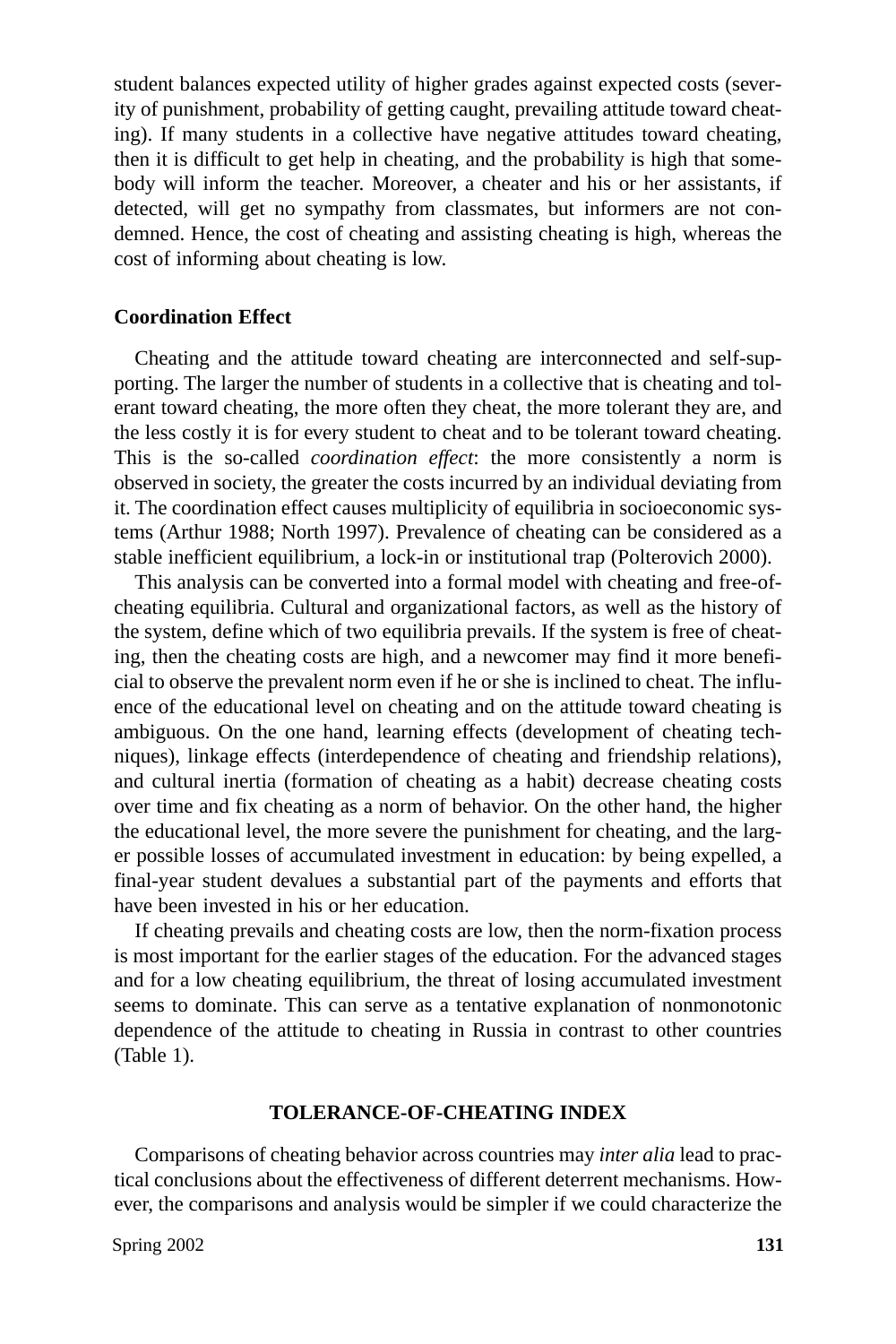cheating phenomenon by only a few indicators, preferably one. This would also allow comparison with other social science indices, like those of corruption, economic freedom, liberalization, and quality of institutions. Attitude toward cheating is a complex phenomenon that involves attitudes toward cheaters, those who facilitate cheating, and informers. Our data were three-dimensional, because we had three answers from each respondent. The question is whether we can aggregate the answers, *A, B,* and *C* and construct a one-dimensional tolerance-ofcheating index (TCI). The obvious first guess about TCI would be based on  $(A +$  $B - C$ ), because a person who is extremely negative on cheating would have  $A =$  $-2$ ,  $B = -2$ , and  $C = 2$  and would thus obtain a score of  $-6$ , whereas the opposite, very tolerant, person would have a score of +6. We argue that of all linear combinations of *A, B,* and *C*, this particular choice was the optimal one.

From the data, we computed the following correlation matrix of the answers to *A, B,* and *C*:

$$
R = \begin{pmatrix} 1.00 & .60 & -.41 \\ .60 & 1.00 & -.48 \\ -.41 & -.48 & 1.00 \end{pmatrix}.
$$

The largest eigenvalue of *R* is 2.0004, and the associated eigenvector, called the first principal component of *R* (see Anderson 1984), is  $v = (0.5858, 0.6101,$  $-0.5336$ ). The correlation between v and the hypothesized vector  $(1, 1, -1)$  was astonishingly high, namely 0.9985. We concluded, therefore, that the weighting  $(1, 1, -1)$  was the best linear combination in the sense that it explained most of the variation in the data.

Instead of  $(A + B - C)$ , we defined a linear function as

 $TCI = 5 - 5(A + B - C)/6.$ 

Thus defined, the TCI is a number between 0 and 10, and the higher the number, the *lower* was the tolerance to cheating. This is more intuitive and more in line with other indices (such as the corruption index discussed later), because cheating (like corruption) is "bad," and hence a high TCI is "good." Given our definition of the TCI, we can calculate the "empirical" TCI directly from the cell averages in Table 1. These summary statistics are presented in Table 3.

| Tolerance-to-Cheating Index, Obtained from Data Cell Averages |             |               |              |
|---------------------------------------------------------------|-------------|---------------|--------------|
| Country                                                       | High school | Undergraduate | Postgraduate |
| Russia (Moscow)                                               | 2.94        | 2.82          | 3.73         |
| Russia (Province)                                             | 4.04        | 3.09          | 3.33         |
| Israel                                                        |             | 4.25          |              |
| <b>Netherlands</b>                                            | 3.33        | 4.43          | 5.98         |
| <b>United States</b>                                          |             | 6.50          | 7.00         |

**TABLE 3 Tolerance-to-Cheating Index, Obtained from Data Cell Averages**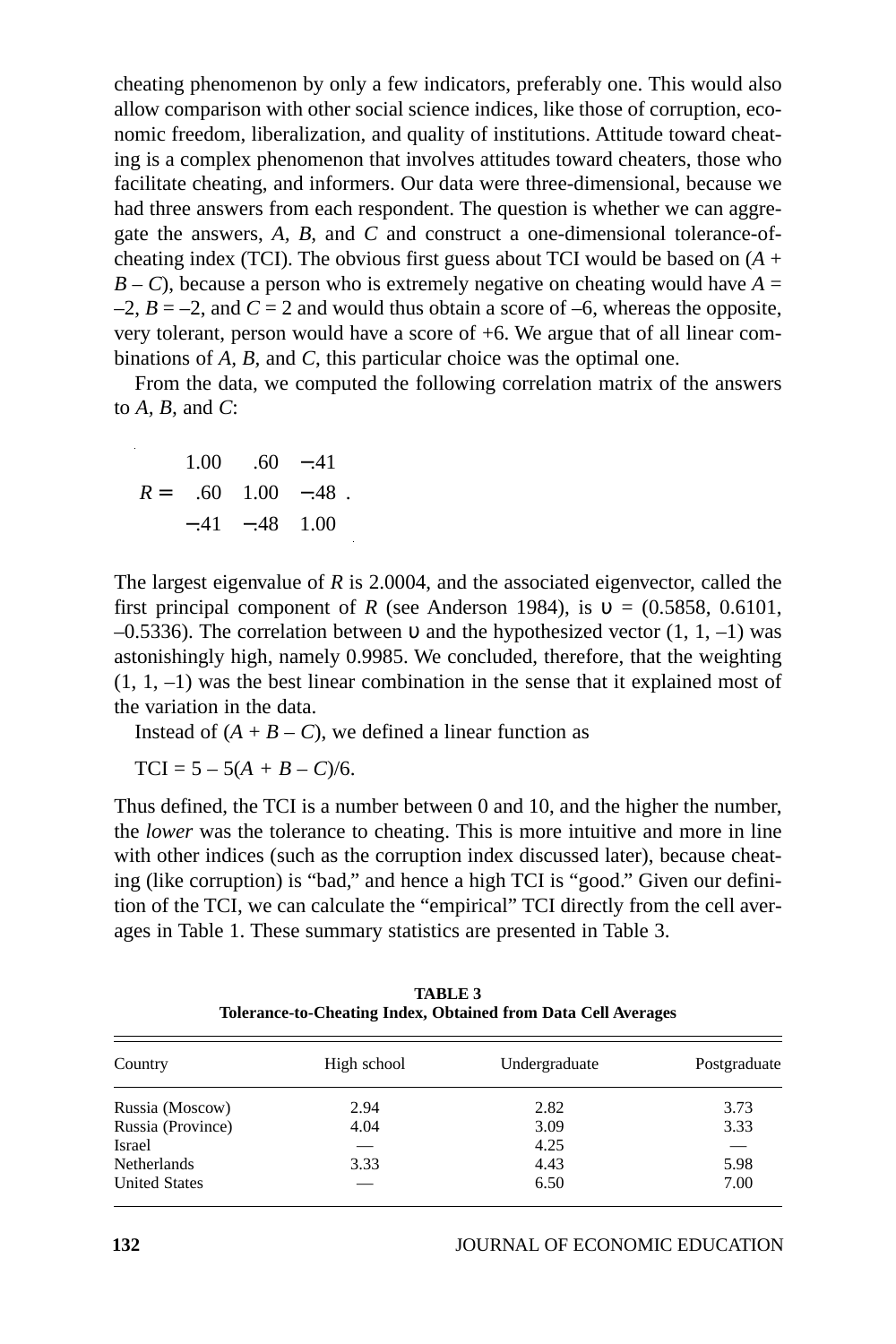We confronted these empirical TCIs with the predicted values from our ordered probit model (Table 4). Comparison of Tables 3 and 4 shows that our model provided a reasonable, although by no means perfect, approximation to the data. The standard errors in Table 4 are relatively small, showing a fair amount of accuracy. The two preliminary conclusions mentioned earlier were confirmed: first, Russian students were most tolerant of cheating, then Israeli and Dutch students were, whereas students from the United States definitely did not like cheaters; second, high school students were more tolerant of cheating than undergraduates were, who in turn were more tolerant than postgraduates, with the exception of high school students in provincial Russia.

# **CHEATING AND CORRUPTION**

We applied the TCI concept to test the idea—mentioned earlier—that a link existed between cheating and corruption, because both depend on similar cultural factors. A widely used indicator of perceived corruption is the so-called Transparency International Corruption Perception Index, annually updated for more than 50 countries by Transparency International.6 The rankings in 1997 for the four countries in our study were Russia 2.27, United States 7.61, Israel 7.97, and Netherlands 9.03.

We re-estimated our model using the 1997 corruption index instead of the five country dummies, together with three educational levels and the dummy for high school students in provincial Russia. Because the rankings of countries using the

| Country              | High school | Undergraduate | Postgraduate |
|----------------------|-------------|---------------|--------------|
| Russia (Moscow)      | 2.61(0.30)  | 2.92(0.28)    | 3.74(0.33)   |
| Russia (Province)    | 3.98(0.41)  | 3.08(0.29)    | 3.92(0.37)   |
| Israel               | 3.91(0.51)  | 4.28(0.50)    | 5.28(0.61)   |
| <b>Netherlands</b>   | 4.07(0.39)  | 4.45(0.38)    | 5.47 (0.48)  |
| <b>United States</b> | 5.84(0.55)  | 6.30(0.51)    | 7.45(0.54)   |

**TABLE 4 Tolerance-to-Cheating Index Predictions**

*Note:* Standard errors are in parentheses.

**TABLE 5 Tolerance-to-Cheating Index Predictions, Corruption Model**

| Country              | High school | Undergraduate | Postgraduate |
|----------------------|-------------|---------------|--------------|
| Russia (Moscow)      | 2.53(0.49)  | 3.07(0.47)    | 3.92(0.58)   |
| Russia (Province)    | 4.00(0.72)  | 3.07(0.47)    | 3.92(0.58)   |
| Israel               | 4.02(0.66)  | 4.69(0.67)    | 5.79(0.83)   |
| <b>Netherlands</b>   | 4.34(0.71)  | 5.04(0.72)    | 6.19(0.87)   |
| <b>United States</b> | 3.92(0.64)  | 4.57(0.65)    | 5.66(0.81)   |

*Note:* Standard errors are in parentheses.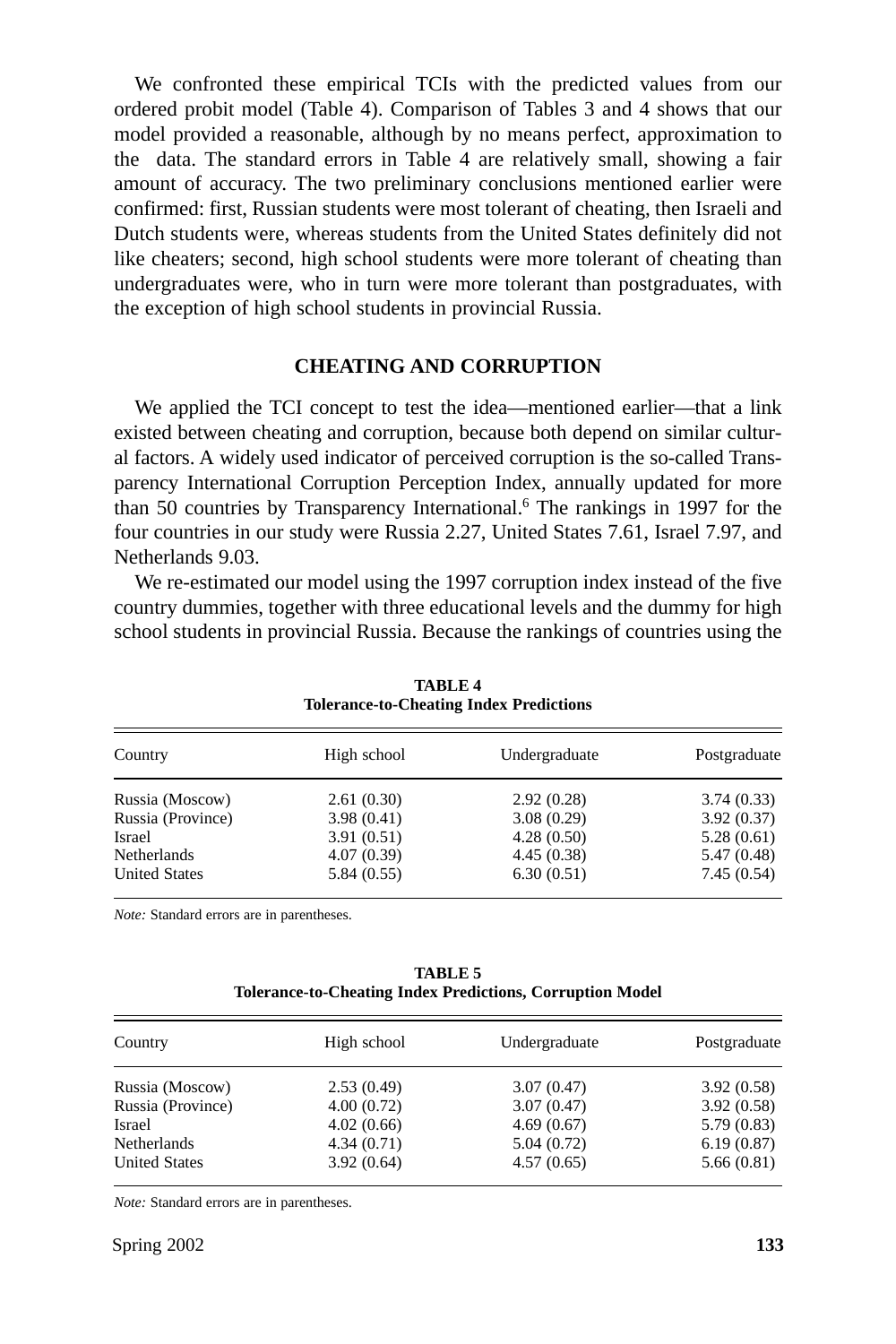corruption index and using the TCI index were different, one should not expect a very good fit. Nevertheless the fit was reasonable. The TCI predictions (Table 5) were comparable but certainly not the same as those in Table 4. The results did not appear to contradict the cultural theory of cheating.

## **CONCLUSIONS**

To what extent does the attitude to social behavior patterns vary among countries? This question is important in understanding institutional development and reform design. However, not much research is devoted to this topic.<sup>7</sup> We have tried to contribute to this literature by comparing the attitude of students toward cheating in four countries.

Our study shows that students have a different attitude toward cheating depending on where they live and that a student's opinion also depends on his or her level of education. We discussed several possible explanations of the results. Our questionnaire characterized the attitude toward cheating by a three-dimensional vector of attitudes toward cheaters, assistants, and informers. However, we show that a scalar indicator (the TCI) is sufficient to capture the essence of tolerance of cheating. The index can be used, for example, to compare deterrence mechanisms used in different countries.

Another hypothesis that was partially checked asserts a link between cheating and corruption from common cultural roots. More work is needed to check this and related hypotheses.

#### **NOTES**

- 1. It would be of interest to replace the education dummies by a one-dimensional measure of education, say years of schooling. This would be smoother and more informative, but the required data were not available to us. Similarly, one could attempt to replace country dummies by relevant descriptive statistics for the countries concerned, for example, per capita gross domestic product (GDP) or the unemployment ratio. We did not do this, although we made one small attempt in this direction by considering a corruption index.
- 2. We ignored the fact that the errors may not have been independent between answers: If a respondent had a very negative view on cheating, he or she would be negative on *A* and *B* (the cheaters), but positive on *C* (the informer). To account for this dependence would have required estimation of a *multivariate* ordered probit model. Such an approach was beyond our purpose in this article. The possible dependence did not affect the consistency of our estimates, although it did affect their efficiency. However, estimates from a multivariate regression model showed that the differences are very small.
- 3. This supposition was supported by interviewing a number of Russian students who were currently studying for a Ph.D. in the United States. Of course, the statement needs further proof.
- 4. In the former USSR, every student used to belong to a permanent group of about 30 students. This group stayed together for several years, taking the same academic program with only small variations. Today, most Russian universities still use this system. Solidarity between students in the group is high, and someone who informs officials about cheating is strongly condemned by the group.
- 5. See also Davis, Noble, Zak, and Dreyer (1994), who compare United States and Australian students in terms of their learning-oriented and grade-oriented behavior.
- 6. The index is available on the Web site www.transparency.de; also see Bardhan (1997). The higher the corruption index, the lower is the corruption level.
- 7. An exception is Shiller, Boycko, and Korobov (1991) who compared Moscow and New York inhabitants in their attitudes toward a free market. Differences were found to be not very significant.